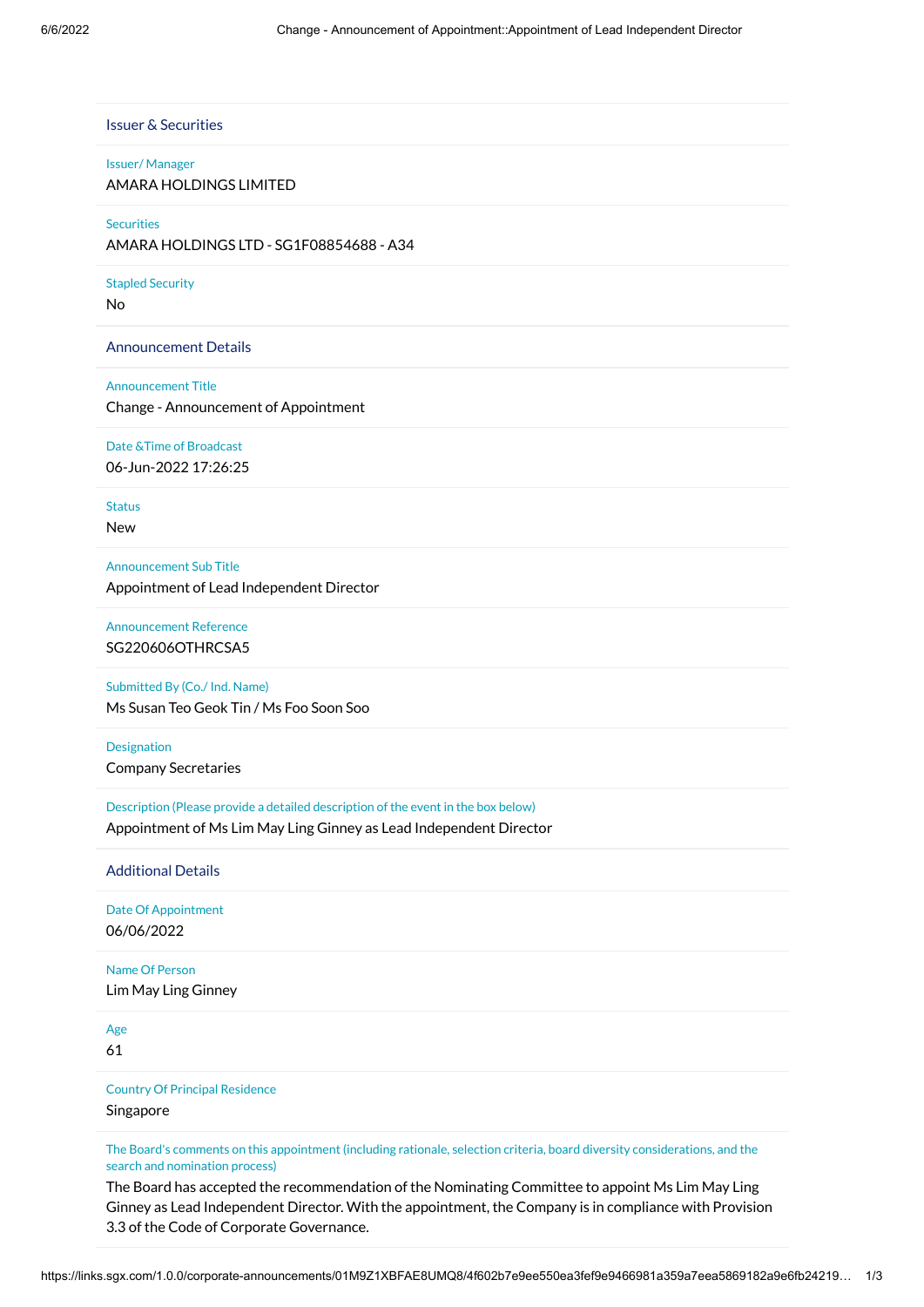Whether appointment is executive, and if so, the area of responsibility Non-Executive

## Job Title (e.g. Lead ID, AC Chairman, AC Member etc.)

Lead Independent Director Chairperson of Remuneration Committee Member of Nominating Committee Member of Audit Committee

# Professional qualifications

Bachelor of Laws (LLB) Honours Degree, National University of Singapore

Any relationship (including immediate family relationships) with any existing director, existing executive officer, the issuer and/ or substantial shareholder of the listed issuer or any of its principal subsidiaries

No

Conflict of interests (including any competing business) Director of SPH REIT, which owns retail and commercial assets

Working experience and occupation(s) during the past 10 years

General Counsel, Company Secretary and Executive Vice President, Corporate Communications & IR, Singapore Press Holdings Limited

Undertaking submitted to the listed issuer in the form of Appendix 7.7 (Listing Rule 704(7)) Or Appendix 7H (Catalist Rule 704(6))

Yes

Shareholding interest in the listed issuer and its subsidiaries? No

# These fields are not applicable for announcements of appointments pursuant to Listing Rule 704 (9) or Catalist Rule 704 (8).

# Past (for the last 5 years)

Director, Times Development Pte. Ltd. (1.9.2006 until present) Director, Orchard 290 Ltd (1.4.2007 until present) Director, SPH REIT Management Pte. Ltd./SPH REIT (10.6.2013 until present) Director, SPH REIT (Investments) Pte. Ltd. (10.12.2018 until present) Member, NUS Law Advisory Council (1.7.2018 until present) Specialist Mediator, Singapore International Mediation Centre (Aug 2020 until present)

## Present

Director, Times Development Pte. Ltd. (1.9.2006 until present) Director, Orchard 290 Ltd (1.4.2007 until present) Director, SPH REIT Management Pte. Ltd./SPH REIT (10.6.2013 until present) Director, SPH REIT (Investments) Pte. Ltd. (10.12.2018 until present) Member, NUS Law Advisory Council (1.7.2018 until present) Specialist Mediator, Singapore International Mediation Centre (Aug 2020 until present)

(a) Whether at any time during the last 10 years, an application or a petition under any bankruptcy law of any jurisdiction was filed against him or against a partnership of which he was a partner at the time when he was a partner or at any time within 2 years from the date he ceased to be a partner?

No

(b) Whether at any time during the last 10 years, an application or a petition under any law of any jurisdiction was filed against an entity (not being a partnership) of which he was a director or an equivalent person or a key executive, at the time when he was a director or an equivalent person or a key executive of that entity or at any time within 2 years from the date he ceased to be a director or an equivalent person or a key executive of that entity, for the winding up or dissolution of that entity or, where that entity is the trustee of a business trust, that business trust, on the ground of insolvency?

No

(c) Whether there is any unsatisfied judgment against him?

No